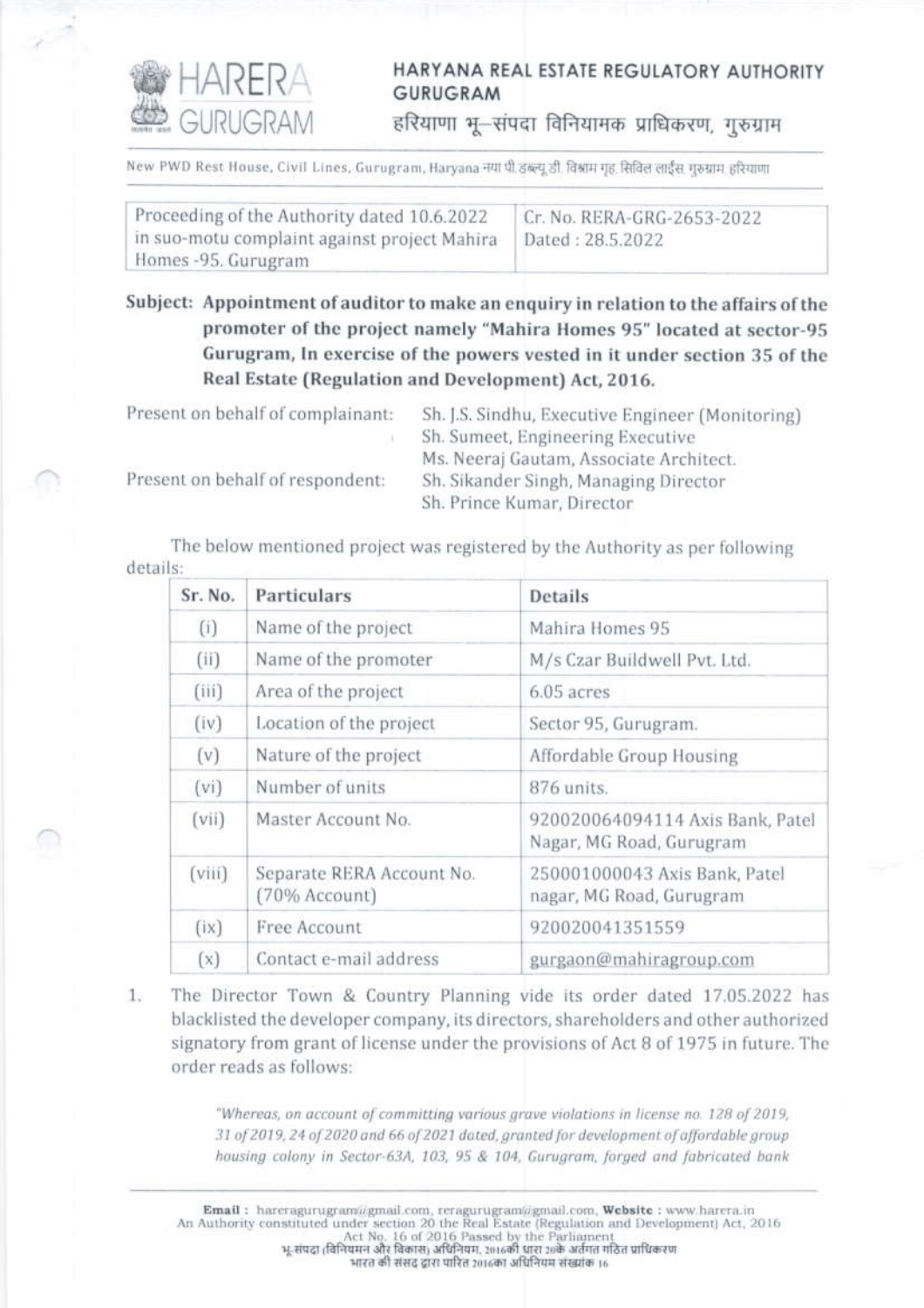

## HARYANA REAL ESTATE REGULATORY AUTHORITY **GURUGRAM** हरियाणा भू-संपदा विनियामक प्राधिकरण, गुरुग्राम

New PWD Rest House, Civil Lines, Gurugram, Harvana नया पी डब्ल्यू डी. विश्राम गृह, सिविल लाईंस गरुग्राम हरियाणा

guarantees and also forged signatures of the bank officials/officer on the bank quarantees which was submitted by CZAR Buildwell Pvt. Ltd., at the time of grant of license No. 66 of 2021 and replacement the old bank guarantees in lieu of fresh Bank Guarantees submitted in the three other licenses as indicated above which were issued to Mahira Buildtech Pvt. Ltd. and CZAR Buildwell Pvt. Ltd. It has been accordinaly decided to blacklist the developer compa ny i.e. Mahira Buildtech Pvt. Ltd. & CZAR Buildwell Pvt. Ltd., its Directors, shareholders and other authorized signatory from grant of any new license under the provisions of Act 8 of 1975 in future. Accordingly, all concerned are hereby directed not to process any application of above said company, its Directors and shareholders for arant of license under the Act ibid."

- 2. Sh. Sumeet Engineer Executive and Coordinating Engineering Executive Sh. IS Sindhu visited the site and a report about physical status of construction was submitted. The physical progress of the project is annexed. Construction at site does not seem commensurate to the payments collected and neither the quarterly progress reports of the project are furnished nor the requisite information has been filed in annual audit statement of accounts of the project submitted by the promoter.
- 3. Therefore, the Authority considered it expedient to do so on this complaint/suomotu relating to this Act where it seems that construction is not commensurate to the payment collected from the allottees and about the project neither the QPRs have been submitted nor the requisite information in annual audited statement of accounts of the project have been submitted with the Authority. Keeping in view the reasons recorded above, the Authority called upon the promoter to furnish following information within seven days of notice i.e. by 6<sup>th</sup> June, 2022.
	- Total amount so far collected/realised from the allottees.  $(i)$
	- Allottee wise schedule of payment received.  $(iii)$
	- (iii) Amount of work done so far on the site.
	- (iv) Percentage of physical progress achieved.
	- Land cost of the project and proportionate land cost of  $(v)$ percentage of physical progress.
	- (vi) The details of the Bank Accounts where the amount realized from allottees has been deposited/received.
	- (vii) The withdrawals from the separate RERA Account where 70% of the amount to be realized from allottees is mandatorily to be deposited.
	- (viii) The proofs of having withdrawn from the separate account after it is certified by an engineer, an architect, and a chartered accountant in practice that the withdrawal is in proportion to the percentage of completion of the project.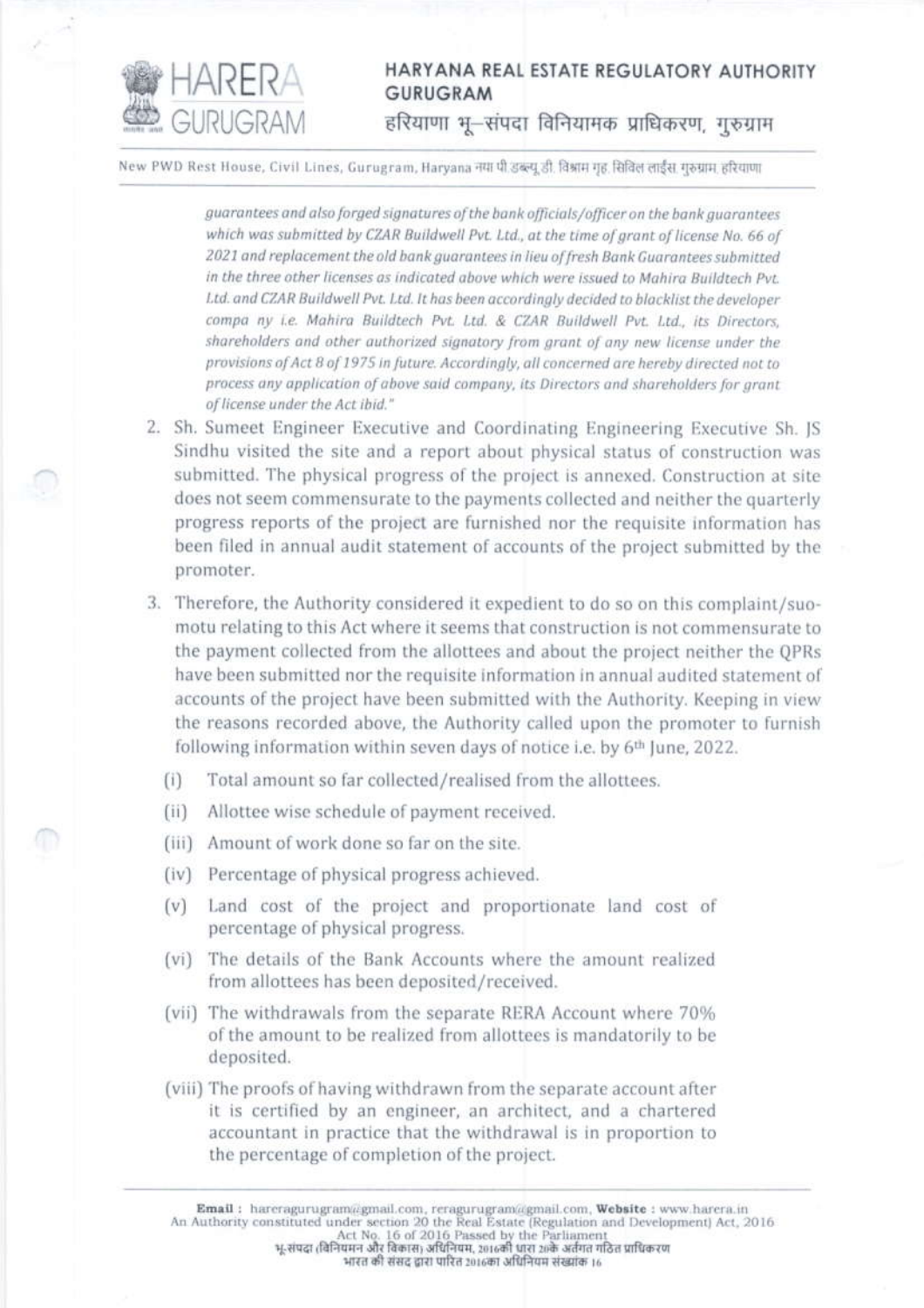

## HARYANA REAL ESTATE REGULATORY AUTHORITY **GURUGRAM**

हरियाणा भू-संपदा विनियामक प्राधिकरण, गुरुग्राम

New PWD Rest House, Civil Lines, Gurugram, Haryana नया पी.डब्ल्यू.डी. विश्राम गृह सिविल लाईंस गुरुग्राम हरियाणा

- (ix) The details of the balance available in the separate RERA Account and whether it is remaining amount in the separate RERA Account out of seventy percentage of total amount realized from the allottees after withdrawals as per provisions of section  $4(2)(1)(D)$ .
- (x) Duly certified and signed by a chartered accountant a statement of accounts and annual audited accounts of the project for the financial year 2019-20 and for the financial year 2020-21.
- (xi) Certificate of the Chartered Accountant that amounts collected for this project and the withdrawals have been in compliance with the proportion to the percentage of completion of the project.
- (xii) Wherever there has been deviation/variation from the provisions of section  $4(2)(1)(D)$  the explanation relating to same.
- (xiii) Copy of documents submitted to Director Town & Country Planning, Haryana in compliance of rules in part IV of the Haryana Development and Regulation of Urban Areas Rules, 1976.
- The Authority exercising powers as vested in it under section 35 of the Real Estate 4. (Regulation and Development) Act, 2016 directed the promoter to furnish in writing the above information and explanation within a period of 7 days from issuance of this notice i.e., by 6th of June, 2022.
- 5. Reply to the notice, submitted by the promoter was not found in order. Hence, the authority, exercising the powers under section 36 of the Act on being satisfied that an act in contravention of this Act, or the rules and regulations made thereunder has been committed and continues to be committed, ordered restraining the promoter withdrawal from the project account i.e. master account/separate RERA account and the fee account or any amount until the conclusion of such inquiry or further orders.
- 6. The promoter is further restrained from creating any third party right by way of mortgage/loan or any other manner on the project land, sold and unsold unit further.
- Now the authority further decides to order forensic audit of the project account on  $7.$ the points mentioned in para 4 above by Grand Mark & Associates (one out of the empaneled list with the authority) and fix the audit fees of Rs. 50,000/- which includes all out of pocket expenses and the promoter has to reimburse the audit fees of the forensic auditor. The forensic auditor shall submit his report within 15 days. The forensic auditor shall conduct this audit under the supervision, direction, and control of the inquiry officer. The promoter is further directed to make available all necessary record pertaining to the project to the inquiry officer and to the forensic auditor for discharge of the assigned task to them without